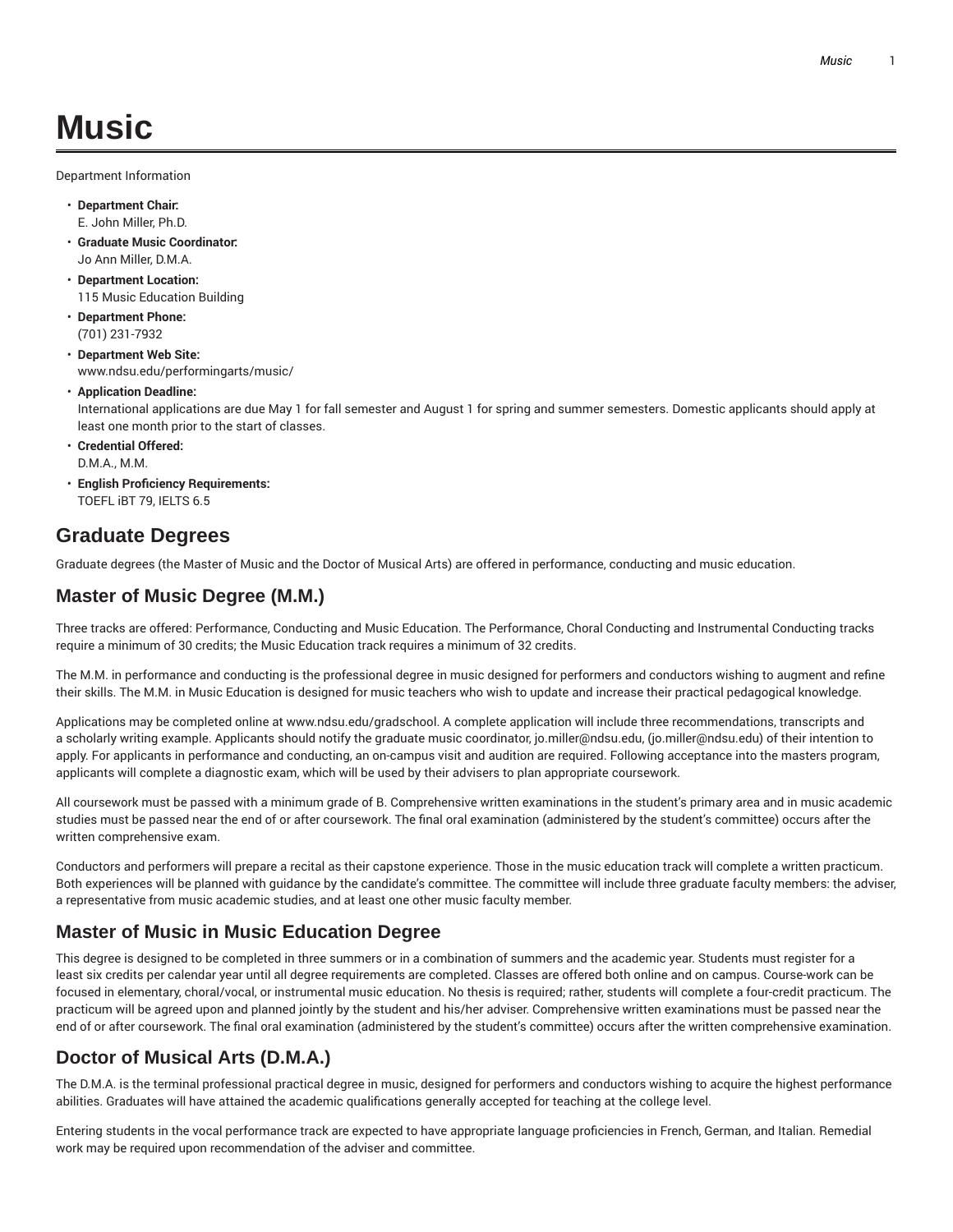Recitals and a final written project are planned in conjunction with the candidate's committee, which consists of at least three graduate faculty members: the adviser, a representative from academic studies, and at least one other member at large.

All course work must be passed with a minimum grade of B. Qualifying examinations in the student's primary focus area and in academic studies must be passed near the end of or after course work, and prior to a final oral examination by members of the candidate's committee. All D.M.A. graduates must have reading proficiency in at least one foreign language. For some, an alternative such as a computer language or other research skill, if appropriate to the student's focus area, may be substituted. This proficiency will be determined and assessed by the candidate's committee. Further, students in Choral Conducting must demonstrate appropriate proficiency in foreign language diction.

Two tracks are offered: Performance and Conducting. Each track requires a minimum of 90 credits beyond the baccalaureate degree (93 for the D.M.A. in choral conducting). Students entering the program with an approved master's degree or its equivalent may apply credits toward the D.M.A. The graduate music faculty will determine the viability and number of transfer credits.

Additional information about graduate study at the Challey School of Music may be found at www.ndsu.edu/performingarts/music/graduate/.

### **Doctor of Musical Arts in Vocal Performance**

| Code                                     | <b>Title</b>                                                                           | <b>Credits</b> |
|------------------------------------------|----------------------------------------------------------------------------------------|----------------|
| <b>MUSC 709</b>                          | Graduate Ensemble (1,1,1,1,1,1,1,1,1,1,1)                                              |                |
| <b>MUSC 731</b>                          | Applied Study (4,4,4,4,4,4)                                                            |                |
| <b>MUSC 748</b>                          | Music Bibliography/Research Methods                                                    |                |
| <b>MUSC 780</b>                          | Recital (4,4,4)                                                                        |                |
| <b>MUSC 789</b>                          | D.M.A. Thesis                                                                          |                |
| <b>Credits</b>                           |                                                                                        | 52             |
| <b>History/Theory</b>                    |                                                                                        | 14             |
| <b>MUSC 611</b>                          | Form and Analysis                                                                      |                |
| <b>MUSC 630</b>                          | Counterpoint                                                                           |                |
| <b>MUSC 631</b>                          | <b>Contemporary Harmonic Techniques</b>                                                |                |
| <b>MUSC 734</b>                          | <b>Analytical Techniques</b>                                                           |                |
| <b>MUSC 740</b>                          | Medieval/Renaissance Music History                                                     |                |
| <b>MUSC 741</b>                          | <b>Baroque and Classical Music History</b>                                             |                |
| <b>MUSC 743</b>                          | <b>Romantic Music History</b>                                                          |                |
| <b>MUSC 744</b>                          | 20th Century Music History                                                             |                |
| Pedagogy                                 |                                                                                        | 6              |
| <b>MUSC 721</b>                          | <b>Advanced Vocal Pedagogy</b>                                                         |                |
| Literature                               |                                                                                        | 9              |
| <b>MUSC 767</b>                          | Vocal Literature I-Baroque/Classical                                                   |                |
| & MUSC 768<br>& MUSC 769                 | and Vocal Literature II-Romantic<br>and Vocal Literature III-20Th Century/Contemporary |                |
| Electives (In consultation with adviser) |                                                                                        | 9              |
| <b>Total Credits</b>                     |                                                                                        | 90             |

### **Doctor of Musical Arts in Instrumental Performance**

| Code                  | <b>Title</b>                              | <b>Credits</b> |
|-----------------------|-------------------------------------------|----------------|
| <b>MUSC 709</b>       | Graduate Ensemble (1,1,1,1,1,1,1,1,1,1,1) |                |
| <b>MUSC 731</b>       | Applied Study (4,4,4,4,4,4)               |                |
| <b>MUSC 748</b>       | Music Bibliography/Research Methods       |                |
| <b>MUSC 780</b>       | Recital (4,4,4)                           |                |
| <b>MUSC 789</b>       | D.M.A. Thesis                             |                |
| <b>Credits</b>        |                                           | 52             |
| <b>History/Theory</b> |                                           | 14             |
| <b>MUSC 611</b>       | Form and Analysis                         |                |
| <b>MUSC 630</b>       | Counterpoint                              |                |
| <b>MUSC 631</b>       | <b>Contemporary Harmonic Techniques</b>   |                |
| <b>MUSC 734</b>       | <b>Analytical Techniques</b>              |                |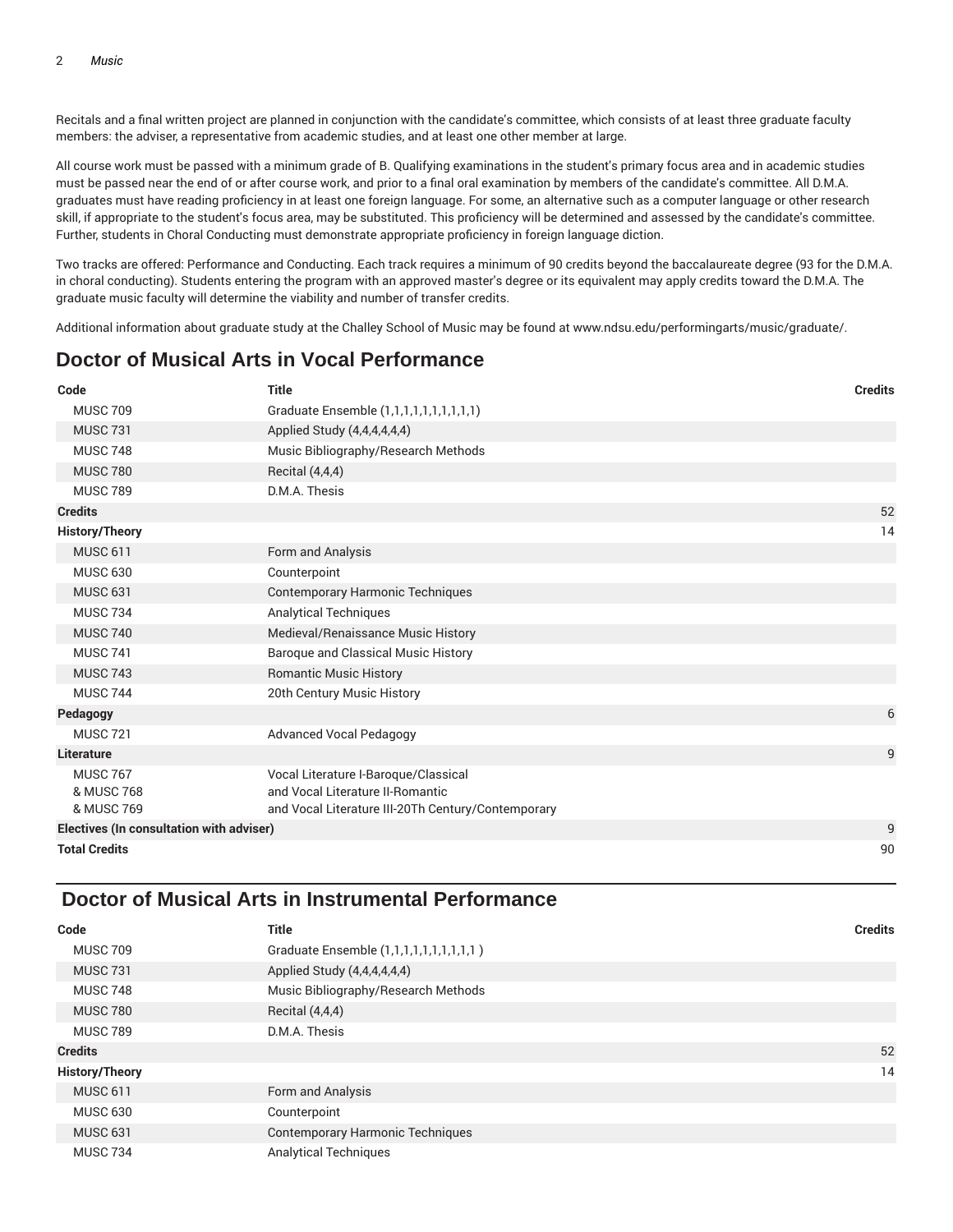| <b>Total Credits</b>                     |                                                   | 90 |
|------------------------------------------|---------------------------------------------------|----|
| Electives (in consultation with adviser) |                                                   | 9  |
| <b>MUSC 764</b>                          | Applied Instrumental Literature                   |    |
| <b>MUSC 722</b>                          | Applied Instrumental Pedagogy                     |    |
|                                          | Pedagogy/Literature (Minimum six credits in each) | 15 |
| <b>MUSC 744</b>                          | 20th Century Music History                        |    |
| <b>MUSC 743</b>                          | <b>Romantic Music History</b>                     |    |
| <b>MUSC 741</b>                          | Baroque and Classical Music History               |    |
| <b>MUSC 740</b>                          | Medieval/Renaissance Music History                |    |
|                                          |                                                   |    |

### **Doctoral of Musical Arts in Piano Performance**

| Code                                     | <b>Title</b>                             | <b>Credits</b> |
|------------------------------------------|------------------------------------------|----------------|
| <b>MUSC 709</b>                          | Graduate Ensemble (1,1,1,1) <sup>*</sup> |                |
| <b>MUSC 731</b>                          | Applied Study (4,4,4,4,4,4,2,2)          |                |
| <b>MUSC 748</b>                          | Music Bibliography/Research Methods      |                |
| <b>MUSC 780</b>                          | Recital (3,3,3,3)                        |                |
| <b>MUSC 789</b>                          | D.M.A. Thesis (1,1,1,1)                  |                |
| <b>Credits</b>                           |                                          | 50             |
| History/Theory**                         |                                          | 14             |
| <b>MUSC 611</b>                          | Form and Analysis                        |                |
| <b>MUSC 630</b>                          | Counterpoint                             |                |
| <b>MUSC 734</b>                          | <b>Analytical Techniques</b>             |                |
| <b>MUSC 740</b>                          | Medieval/Renaissance Music History       |                |
| <b>MUSC 741</b>                          | Baroque and Classical Music History      |                |
| <b>MUSC 743</b>                          | <b>Romantic Music History</b>            |                |
| <b>MUSC 744</b>                          | 20th Century Music History               |                |
| Pedagogy/Literature                      |                                          | 15             |
| <b>MUSC 643</b>                          | Keyboard Literature                      |                |
| <b>MUSC 723</b>                          | <b>Advanced Piano Pedagogy</b>           |                |
| <b>MUSC 724</b>                          | Topics in Piano Pedagogy                 |                |
| <b>MUSC 770</b>                          | Topics in Keyboard Literature            |                |
| Electives (in consultation with adviser) |                                          | 11             |
| <b>Total Credits</b>                     |                                          | 90             |

\* At least 3 credits of MUSC 790 must be earned while in residence at NDSU.

\*\* At least one course must be taken from MUSC 611-734; at least one course must be taken from MUSC 740-744

### **Doctor of Musical Arts in Collaborative Piano**

| Code                  | <b>Title</b>                                                                                                   | <b>Credits</b> |
|-----------------------|----------------------------------------------------------------------------------------------------------------|----------------|
| <b>MUSC 731</b>       | Applied Study (4,4,4,4,2,2) At least 4 semesters of MUSC 731 must be taken in residence during the DMA program |                |
| <b>MUSC 748</b>       | Music Bibliography/Research Methods                                                                            |                |
| <b>MUSC 750</b>       | Studies in Collaborative Piano (2,2,2,2)                                                                       |                |
| <b>MUSC 780</b>       | Recital (3,3,3,3)                                                                                              |                |
| <b>MUSC 789</b>       | D.M.A. Thesis (1,1,1,1)                                                                                        |                |
| <b>Credits</b>        |                                                                                                                | 46             |
| <b>History/Theory</b> |                                                                                                                | 14             |
| <b>MUSC 611</b>       | Form and Analysis                                                                                              |                |
| <b>MUSC 630</b>       | Counterpoint                                                                                                   |                |
| <b>MUSC 631</b>       | <b>Contemporary Harmonic Techniques</b>                                                                        |                |
| <b>MUSC 734</b>       | <b>Analytical Techniques</b>                                                                                   |                |
| <b>MUSC 740</b>       | Medieval/Renaissance Music History                                                                             |                |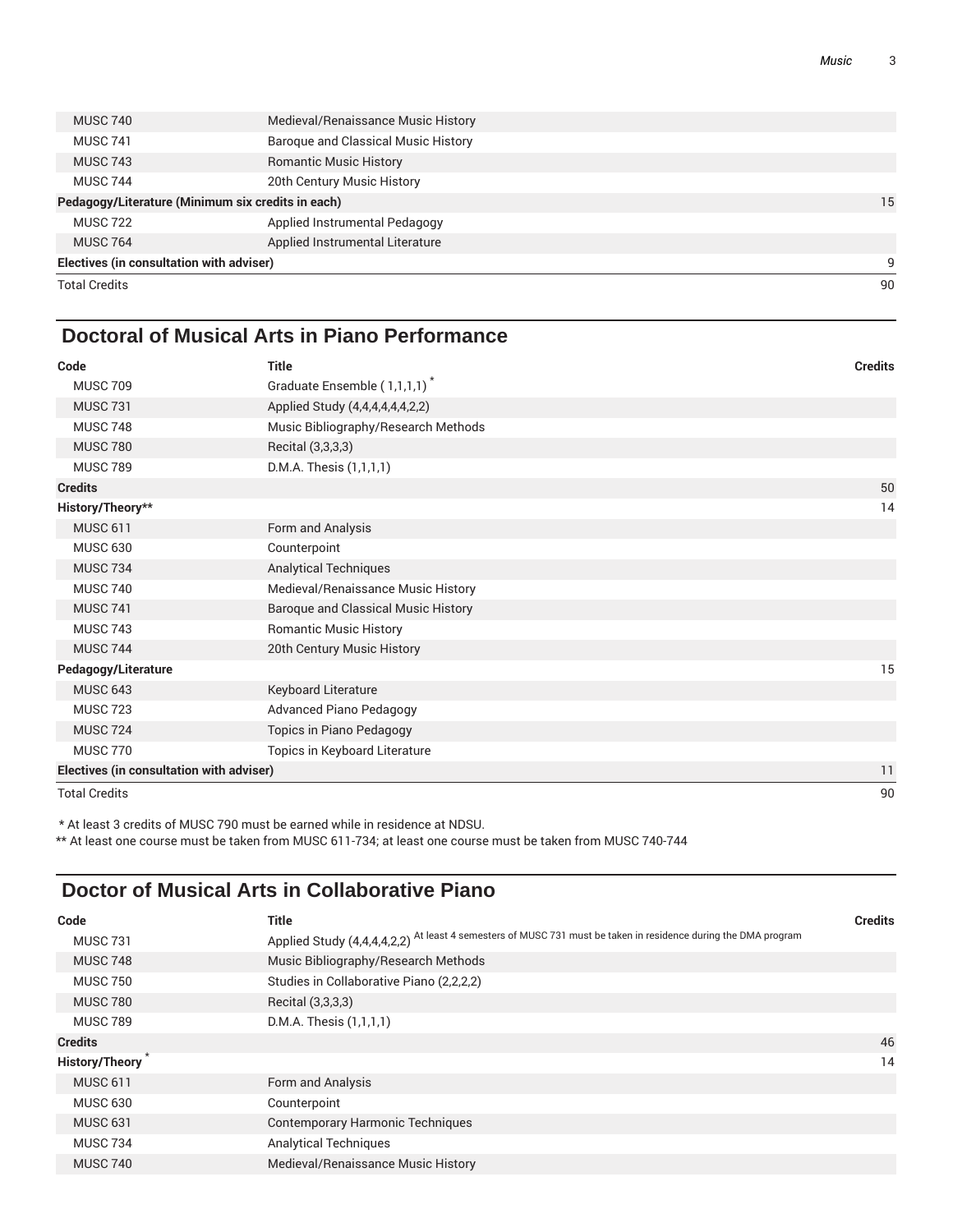| <b>MUSC 741</b>                             | <b>Baroque and Classical Music History</b>     |         |
|---------------------------------------------|------------------------------------------------|---------|
| <b>MUSC 743</b>                             | <b>Romantic Music History</b>                  |         |
| <b>MUSC 744</b>                             | 20th Century Music History                     |         |
| Pedagogy/Literature                         |                                                | 6       |
| <b>MUSC 643</b>                             | Keyboard Literature                            |         |
| <b>MUSC 723</b>                             | <b>Advanced Piano Pedagogy</b>                 |         |
| <b>MUSC 724</b>                             | Topics in Piano Pedagogy                       |         |
| <b>MUSC 770</b>                             | Topics in Keyboard Literature                  |         |
| <b>Vocal or Instrumental Specialization</b> |                                                | $16-19$ |
| <b>GERM 101</b>                             | First-Year German I                            |         |
| <b>FREN 101</b>                             | First-Year French I                            |         |
| <b>MUSC 642</b>                             | Opera Literature                               |         |
| <b>MUSC 705</b>                             | <b>Graduate Diction Survey I</b>               |         |
| <b>MUSC 706</b>                             | <b>Graduate Diction Survey II</b>              |         |
| <b>MUSC 709</b>                             | Graduate Ensemble                              |         |
| <b>MUSC 764</b>                             | Applied Instrumental Literature                |         |
| <b>MUSC 767</b>                             | Vocal Literature I-Baroque/Classical           |         |
| <b>MUSC 768</b>                             | <b>Vocal Literature II-Romantic</b>            |         |
| <b>MUSC 769</b>                             | Vocal Literature III-20Th Century/Contemporary |         |
| Electives (in consultation with adviser)    |                                                | 9       |
| <b>Total Credits</b>                        |                                                | 91-94   |

# **Doctor of Musical Arts in Conducting**

| Code                                     | <b>Title</b>                                                                                               | <b>Credits</b> |
|------------------------------------------|------------------------------------------------------------------------------------------------------------|----------------|
| <b>MUSC 709</b>                          | Graduate Ensemble (1,1,1,1,1,1)                                                                            |                |
| <b>MUSC 731</b>                          | Applied Study (4,4,4,4,4)                                                                                  |                |
| <b>MUSC 733</b>                          | Choral Studies and Pedagogy (Up to 4 credits (2,2) may be substituted for MUSC 731)                        |                |
| <b>MUSC 748</b>                          | Music Bibliography/Research Methods                                                                        |                |
| <b>MUSC 780</b>                          | Recital (4,4,4)                                                                                            |                |
| <b>MUSC 789</b>                          | D.M.A. Thesis                                                                                              |                |
| <b>Credits</b>                           |                                                                                                            | 44             |
| <b>History/Theory</b>                    |                                                                                                            | 14             |
| <b>MUSC 611</b>                          | Form and Analysis                                                                                          |                |
| <b>MUSC 630</b>                          | Counterpoint                                                                                               |                |
| <b>MUSC 631</b>                          | <b>Contemporary Harmonic Techniques</b>                                                                    |                |
| <b>MUSC 734</b>                          | <b>Analytical Techniques</b>                                                                               |                |
| <b>MUSC 740</b>                          | Medieval/Renaissance Music History                                                                         |                |
| <b>MUSC 741</b>                          | <b>Baroque and Classical Music History</b>                                                                 |                |
| <b>MUSC 743</b>                          | <b>Romantic Music History</b>                                                                              |                |
| <b>MUSC 744</b>                          | 20th Century Music History                                                                                 |                |
| Literature                               |                                                                                                            | $6 - 12$       |
| <b>MUSC 760</b>                          | Medieval/Renaissance Choral Literature                                                                     |                |
| <b>MUSC 761</b>                          | <b>Baroque Choral Literature</b>                                                                           |                |
| <b>MUSC 762</b>                          | Classical/Romantic Choral Literature                                                                       |                |
| <b>MUSC 763</b>                          | Contemporary Choral Literature                                                                             |                |
| or MUSC 765                              | Band Literature: History and Development                                                                   |                |
| <b>MUSC 766</b>                          | Band Literature: Chamber Music, Other Genres                                                               |                |
|                                          | Cognate Courses determined with advisor from Conducting, Music Education, Academic Studies and Performance | 14             |
| Electives (in consultation with adviser) |                                                                                                            | 12             |

Total Credits 90-96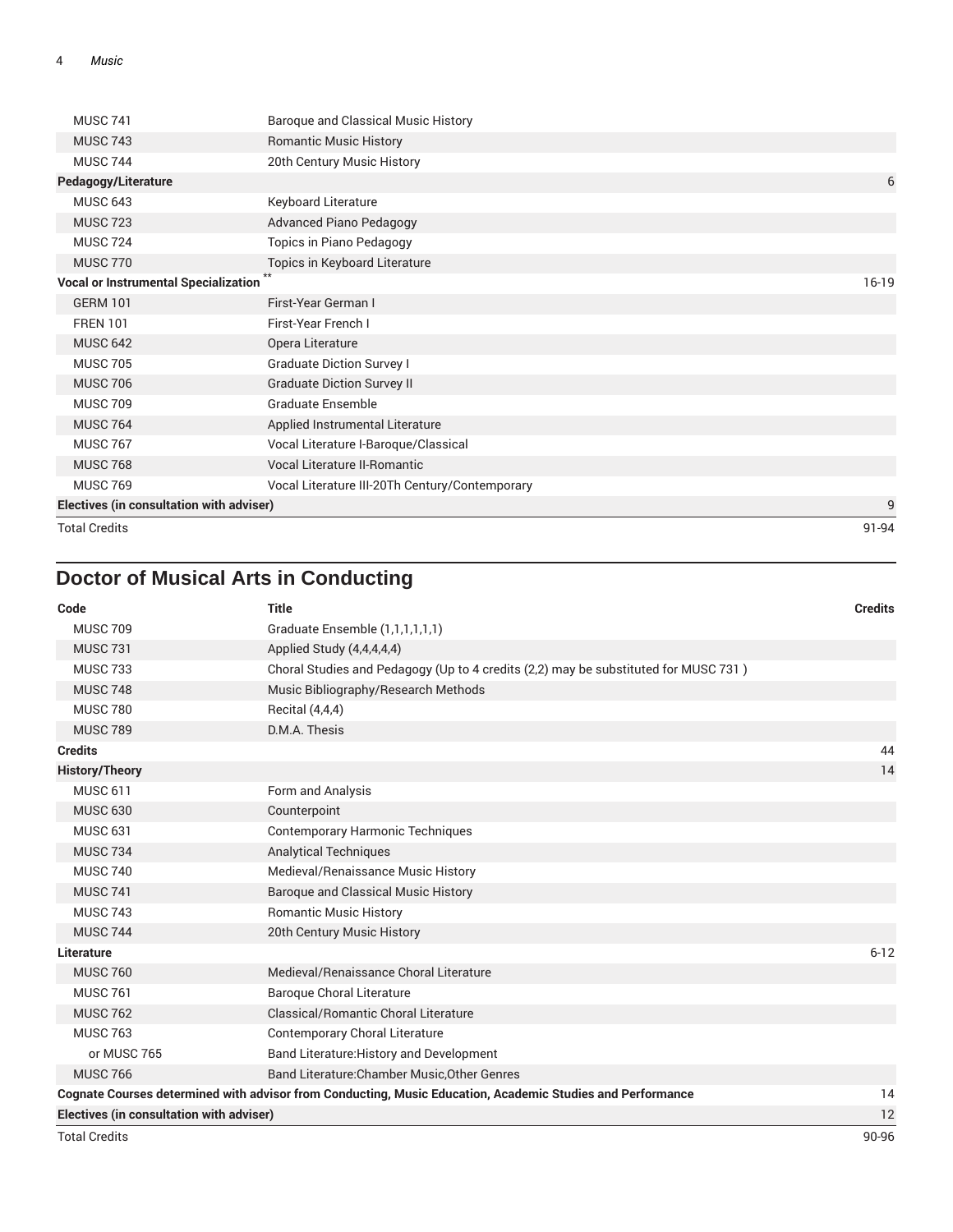# **Master of Music in Music Theory Pedagogy**

#### **Course List**

#### *Music Theory Core*

| Code                                                          | <b>Title</b>                            | <b>Credits</b> |
|---------------------------------------------------------------|-----------------------------------------|----------------|
| <b>Required Core Courses</b>                                  |                                         | 16             |
| <b>MUSC 630</b>                                               | Counterpoint                            |                |
| <b>MUSC 631</b>                                               | <b>Contemporary Harmonic Techniques</b> |                |
| <b>MUSC 735</b>                                               | <b>Classroom Pedagogy</b>               |                |
| <b>MUSC 736</b>                                               | <b>Music Theory Pedagogy</b>            |                |
| <b>MUSC 794</b>                                               |                                         |                |
| Choose one of the following:                                  |                                         | 3              |
| <b>MUSC 611</b>                                               | Form and Analysis                       |                |
| <b>MUSC 734</b>                                               | <b>Analytical Techniques</b>            |                |
| <b>Music Core</b>                                             |                                         |                |
| 74x History (Choose based on availability in course rotation) |                                         | 3              |
| <b>MUSC 748</b>                                               | Music Bibliography/Research Methods     | $\overline{2}$ |
| Electives (in consultation with adviser)                      |                                         | 6              |
| <b>Total Credits</b>                                          |                                         | 30             |

#### **Overview of Program:**

The primary purposes of the MM option in Music Theory Pedagogy are (1) to add to the breadth of the experiences for our graduate students and (2) to make them more attractive candidates in their job searches, especially those seeking teaching positions in higher education. The current job market in higher education prioritizes depth of knowledge and experience in more than a single specialty area. Often, this means extensive knowledge and experience in music history and/or music theory. Further, the most successful applicants on the academic job market have not only experience teaching music theory or music history, but also a relevant academic credential. This new program would allow enrolled students to advance their knowledge of music theory and their marketability in teaching the undergraduate theory sequence.

This degree track is designed for students who wish to expand their professional marketability by preparing performers/conductors for the many university positions that involve both performance and classroom teaching. The MM in Music Theory Pedagogy option will primarily be pursued by students jointly with another MM option or DMA in Performance or Conducting, though it has enough unique required courses to be granted as a single degree.

## **Master of Music in Music Education Degree**

| 9<br><b>Music Education Core</b><br><b>MUSC 701</b><br>Psychology Of Music<br><b>Foundations of Music Education</b><br><b>MUSC 703</b><br><b>Graduate Seminar</b><br><b>MUSC 790</b><br><b>Music Core</b><br>10<br><b>MUSC 702</b><br><b>Graduate Theory Survey</b><br><b>MUSC 704</b><br><b>Graduate Music History Survey</b><br><b>Applied Study</b><br><b>MUSC 731</b><br><b>Music Electives</b><br>9<br><b>MUSC 713</b><br><b>Advanced Choral Music Methods</b><br><b>MUSC 714</b><br><b>Advanced Elementary Music Methods</b> | Code            | <b>Title</b>                 | <b>Credits</b> |
|------------------------------------------------------------------------------------------------------------------------------------------------------------------------------------------------------------------------------------------------------------------------------------------------------------------------------------------------------------------------------------------------------------------------------------------------------------------------------------------------------------------------------------|-----------------|------------------------------|----------------|
|                                                                                                                                                                                                                                                                                                                                                                                                                                                                                                                                    |                 |                              |                |
|                                                                                                                                                                                                                                                                                                                                                                                                                                                                                                                                    |                 |                              |                |
|                                                                                                                                                                                                                                                                                                                                                                                                                                                                                                                                    |                 |                              |                |
|                                                                                                                                                                                                                                                                                                                                                                                                                                                                                                                                    |                 |                              |                |
|                                                                                                                                                                                                                                                                                                                                                                                                                                                                                                                                    |                 |                              |                |
|                                                                                                                                                                                                                                                                                                                                                                                                                                                                                                                                    |                 |                              |                |
|                                                                                                                                                                                                                                                                                                                                                                                                                                                                                                                                    |                 |                              |                |
|                                                                                                                                                                                                                                                                                                                                                                                                                                                                                                                                    |                 |                              |                |
|                                                                                                                                                                                                                                                                                                                                                                                                                                                                                                                                    |                 |                              |                |
|                                                                                                                                                                                                                                                                                                                                                                                                                                                                                                                                    |                 |                              |                |
|                                                                                                                                                                                                                                                                                                                                                                                                                                                                                                                                    |                 |                              |                |
|                                                                                                                                                                                                                                                                                                                                                                                                                                                                                                                                    | <b>MUSC 715</b> | History of Choral Literature |                |
| Band Literature: History and Development<br><b>MUSC 765</b>                                                                                                                                                                                                                                                                                                                                                                                                                                                                        |                 |                              |                |
| Band Literature: Chamber Music, Other Genres<br><b>MUSC 766</b>                                                                                                                                                                                                                                                                                                                                                                                                                                                                    |                 |                              |                |
| Other Music History, Theory, Literature or Pedagogy (to be determined with adviser)<br>9                                                                                                                                                                                                                                                                                                                                                                                                                                           |                 |                              |                |
| <b>MUSC 794</b><br>$\overline{4}$                                                                                                                                                                                                                                                                                                                                                                                                                                                                                                  |                 |                              |                |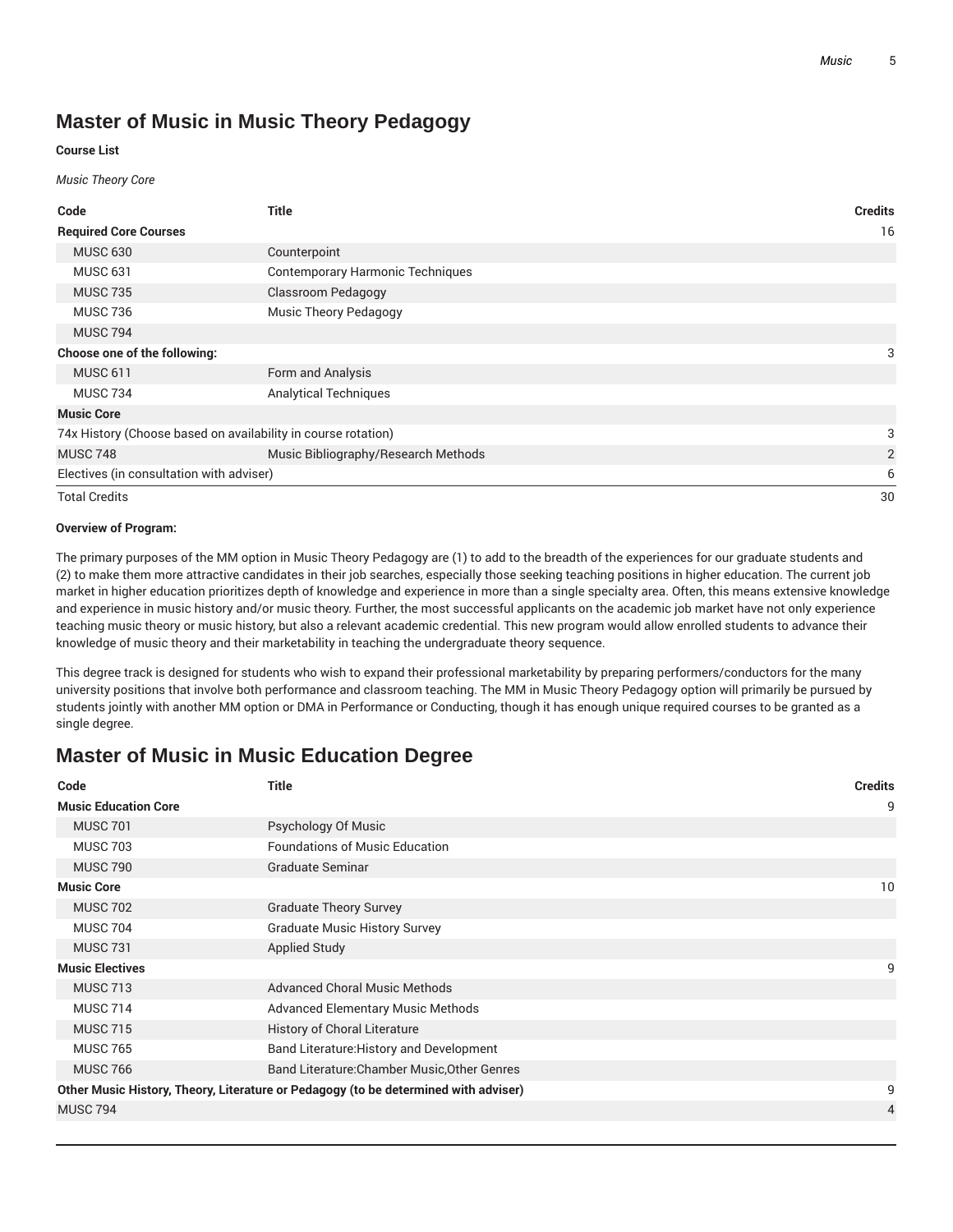# **Master of Music in Instrumental Performance**

| Code                                            | <b>Title</b>                                    | <b>Credits</b> |
|-------------------------------------------------|-------------------------------------------------|----------------|
| <b>Required Courses</b>                         |                                                 | $21 - 23$      |
| <b>MUSC 709</b>                                 | Graduate Ensemble (3 credits)                   |                |
| <b>MUSC 722</b>                                 | Applied Instrumental Pedagogy (2-3 credits)     |                |
| <b>MUSC 731</b>                                 | Applied Study (8 credits)                       |                |
| <b>MUSC 748</b>                                 | Music Bibliography/Research Methods (2 credits) |                |
| <b>MUSC 764</b>                                 | Applied Instrumental Literature (2-3 credits)   |                |
| <b>MUSC 780</b>                                 | Recital (4 credits)                             |                |
| <b>Theory</b>                                   |                                                 | 3              |
| <b>MUSC 611</b>                                 | Form and Analysis                               |                |
| <b>MUSC 630</b>                                 | Counterpoint                                    |                |
| <b>MUSC 631</b>                                 | <b>Contemporary Harmonic Techniques</b>         |                |
| <b>MUSC 734</b>                                 | <b>Analytical Techniques</b>                    |                |
| <b>History</b>                                  |                                                 | 3              |
| <b>MUSC 740</b>                                 | Medieval/Renaissance Music History              |                |
| <b>MUSC 741</b>                                 | Baroque and Classical Music History             |                |
| <b>MUSC 743</b>                                 | <b>Romantic Music History</b>                   |                |
| <b>MUSC 744</b>                                 | 20th Century Music History                      |                |
| <b>Electives (in consultation with adviser)</b> |                                                 | $1 - 2$        |
| <b>Minimum Total Credits</b>                    |                                                 | 30             |

# **Master of Music in Piano Performance**

| Code                                                     | <b>Title</b>                                    | <b>Credits</b> |
|----------------------------------------------------------|-------------------------------------------------|----------------|
| <b>Required Courses</b>                                  |                                                 | 17             |
| <b>MUSC 709</b>                                          | Graduate Ensemble (3 credits)                   |                |
| <b>MUSC 731</b>                                          | Applied Study (8 credits)                       |                |
| <b>MUSC 748</b>                                          | Music Bibliography/Research Methods (2 credits) |                |
| <b>MUSC 780</b>                                          | Recital (4 credits)                             |                |
| One course to be taken from each of the following areas: |                                                 |                |
| <b>Literature</b>                                        |                                                 | $2 - 3$        |
| <b>MUSC 643</b>                                          | Keyboard Literature                             |                |
| <b>MUSC 770</b>                                          | Topics in Keyboard Literature                   |                |
| Pedagogy $2-3$                                           |                                                 |                |
| <b>MUSC 623</b>                                          | Piano Pedagogy I                                |                |
| <b>MUSC 624</b>                                          | Piano Pedagogy II                               |                |
| <b>MUSC 723</b>                                          | <b>Advanced Piano Pedagogy</b>                  |                |
| <b>MUSC 724</b>                                          | <b>Topics in Piano Pedagogy</b>                 |                |
| <b>Theory</b>                                            |                                                 | 3              |
| <b>MUSC 611</b>                                          | Form and Analysis                               |                |
| <b>MUSC 630</b>                                          | Counterpoint                                    |                |
| <b>MUSC 631</b>                                          | <b>Contemporary Harmonic Techniques</b>         |                |
| <b>MUSC 734</b>                                          | <b>Analytical Techniques</b>                    |                |
| <b>History</b>                                           |                                                 | 3              |
| <b>MUSC 740</b>                                          | Medieval/Renaissance Music History              |                |
| <b>MUSC 743</b>                                          | <b>Romantic Music History</b>                   |                |
| <b>MUSC 744</b>                                          | 20th Century Music History                      |                |
| Electives (in consultation with adviser)                 |                                                 | $1 - 2$        |
| <b>Minimum Total Credits</b>                             |                                                 | 30             |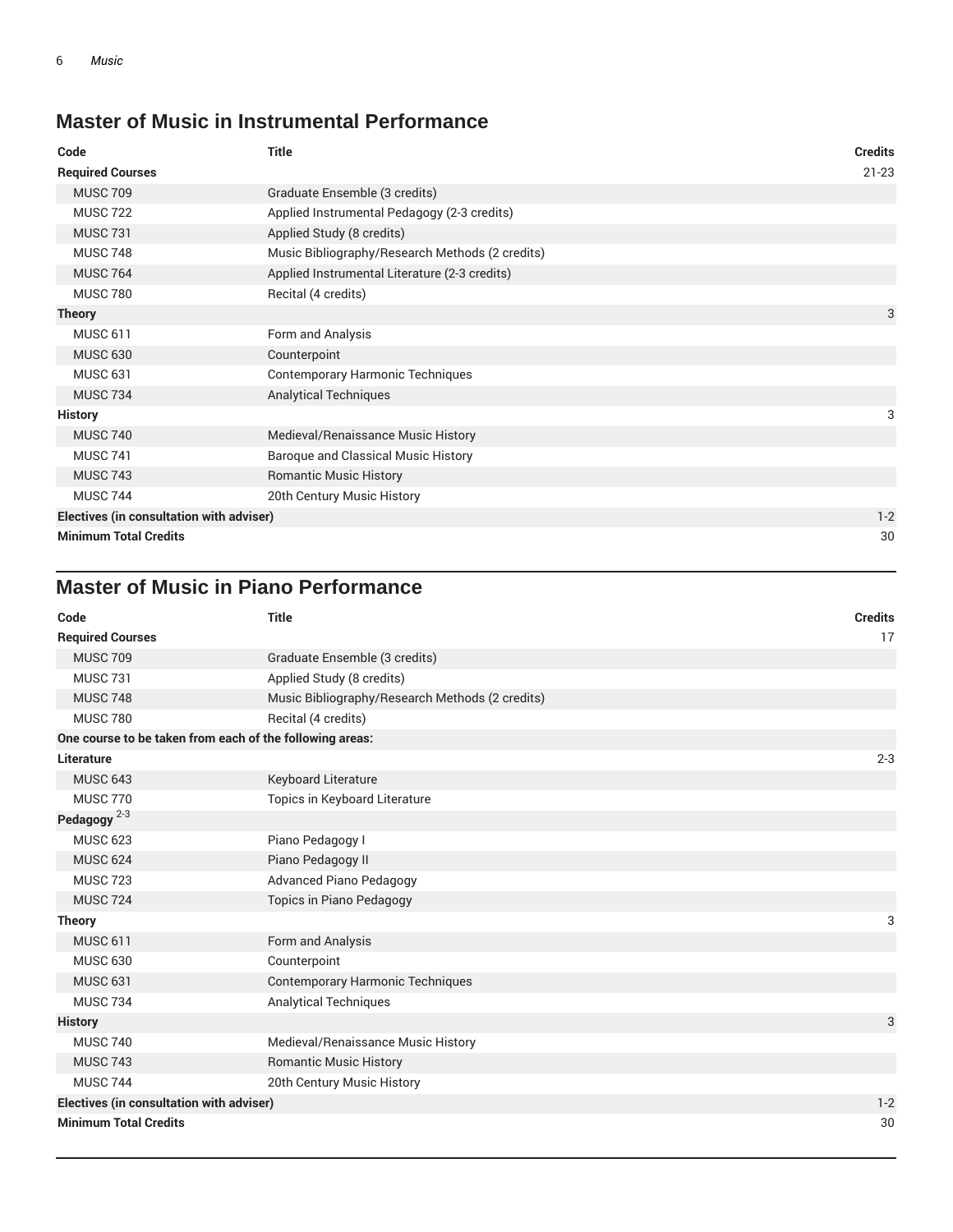# **Master of Music in Collaborative Piano**

| Code                                                     | <b>Title</b>                                    | <b>Credits</b> |
|----------------------------------------------------------|-------------------------------------------------|----------------|
| <b>Required Courses</b>                                  |                                                 | 25             |
| <b>MUSC 705</b>                                          | Graduate Diction Survey I (3 credits)           |                |
| <b>MUSC 731</b>                                          | Applied Study (10 credits)                      |                |
| <b>MUSC 748</b>                                          | Music Bibliography/Research Methods (2 credits) |                |
| <b>MUSC 750</b>                                          | Studies in Collaborative Piano (6 credits)      |                |
| <b>MUSC 764</b>                                          | Applied Instrumental Literature (1 credit)      |                |
| <b>MUSC 780</b>                                          | Recital                                         |                |
| One course to be taken from each of the following areas: |                                                 |                |
| <b>Theory</b>                                            |                                                 | 3              |
| <b>MUSC 611</b>                                          | Form and Analysis                               |                |
| <b>MUSC 630</b>                                          | Counterpoint                                    |                |
| <b>MUSC 631</b>                                          | <b>Contemporary Harmonic Techniques</b>         |                |
| <b>MUSC 734</b>                                          | <b>Analytical Techniques</b>                    |                |
| <b>History</b>                                           |                                                 | 3              |
| <b>MUSC 740</b>                                          | Medieval/Renaissance Music History              |                |
| <b>MUSC 741</b>                                          | Baroque and Classical Music History             |                |
| <b>MUSC 743</b>                                          | <b>Romantic Music History</b>                   |                |
| <b>MUSC 744</b>                                          | 20th Century Music History                      |                |
| <b>Total Credits</b>                                     |                                                 | 31             |

# **Master of Music in Vocal Performance**

| Code                                                     | <b>Title</b>                                    | <b>Credits</b> |
|----------------------------------------------------------|-------------------------------------------------|----------------|
| <b>Required Courses</b>                                  |                                                 | 19-20          |
| <b>MUSC 709</b>                                          | Graduate Ensemble (3 credits)                   |                |
| <b>MUSC 721</b>                                          | Advanced Vocal Pedagogy (2-3 credits)           |                |
| <b>MUSC 731</b>                                          | Applied Study (8 credits)                       |                |
| <b>MUSC 748</b>                                          | Music Bibliography/Research Methods (2 credits) |                |
| <b>MUSC 780</b>                                          | Recital (4 credits)                             |                |
| One course to be taken from each of the following areas: |                                                 |                |
| <b>Theory</b>                                            |                                                 | 3              |
| <b>MUSC 611</b>                                          | Form and Analysis                               |                |
| <b>MUSC 630</b>                                          | Counterpoint                                    |                |
| <b>MUSC 631</b>                                          | <b>Contemporary Harmonic Techniques</b>         |                |
| <b>MUSC 734</b>                                          | <b>Analytical Techniques</b>                    |                |
| <b>History</b>                                           |                                                 | 3              |
| <b>MUSC 740</b>                                          | Medieval/Renaissance Music History              |                |
| <b>MUSC 741</b>                                          | Baroque and Classical Music History             |                |
| <b>MUSC 743</b>                                          | <b>Romantic Music History</b>                   |                |
| <b>MUSC 744</b>                                          | 20th Century Music History                      |                |
| Literature                                               |                                                 |                |
| <b>MUSC 767</b>                                          | Vocal Literature I-Baroque/Classical            | 3              |
| <b>MUSC 768</b>                                          | Vocal Literature II-Romantic                    | 3              |
| <b>MUSC 769</b>                                          | Vocal Literature III-20Th Century/Contemporary  | 3              |
| Electives (in consultation with adviser)                 |                                                 | $1 - 2$        |
| <b>Minimum Total Credits</b>                             |                                                 | 30             |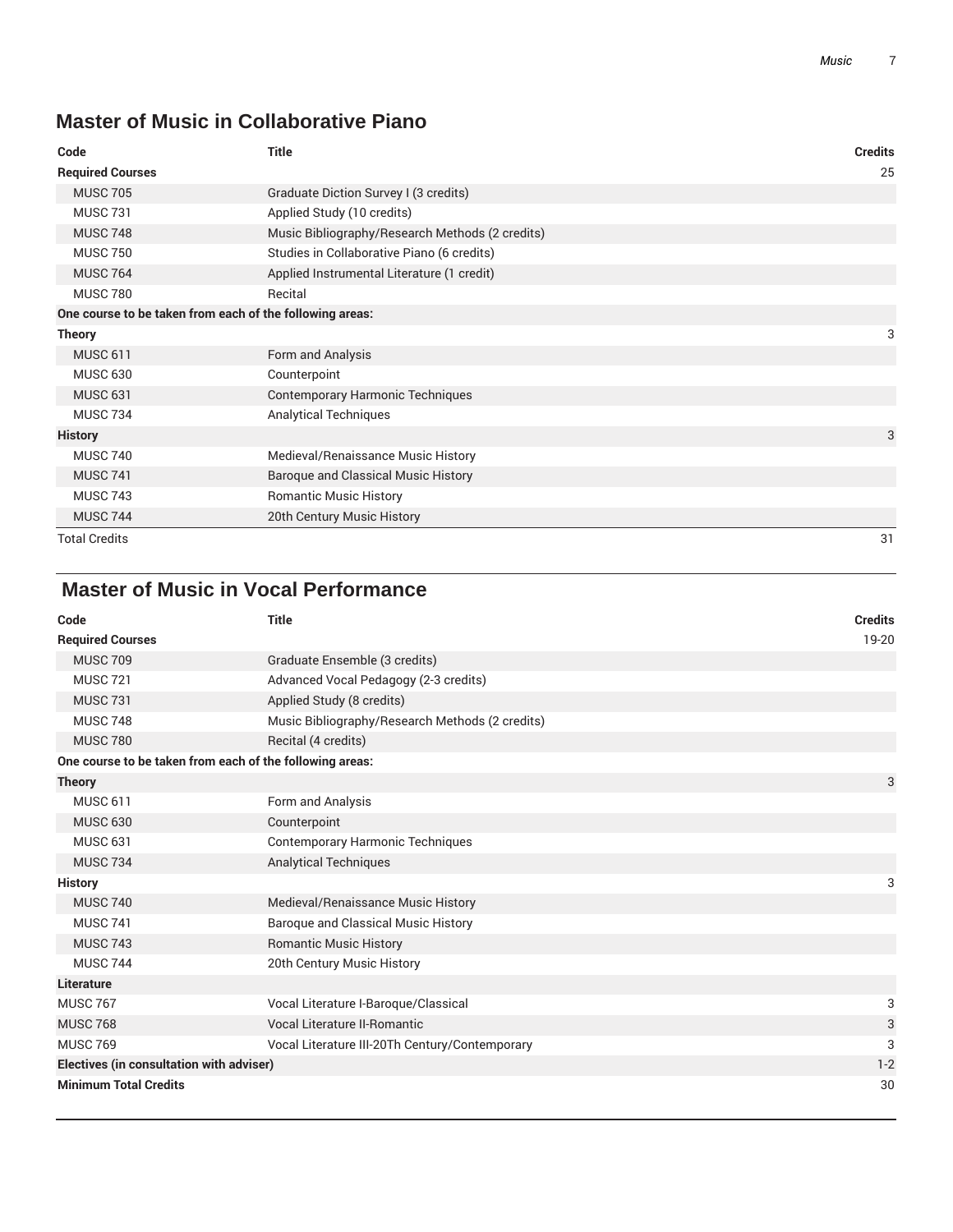# **Master of Music in Choral Conducting**

| Code                         | <b>Title</b>                                                                  | <b>Credits</b> |
|------------------------------|-------------------------------------------------------------------------------|----------------|
| <b>Required Courses</b>      |                                                                               | 18             |
| <b>MUSC 709</b>              | Graduate Ensemble (2 credits)                                                 |                |
| <b>MUSC 721</b>              | Advanced Vocal Pedagogy (2 credits)                                           |                |
| <b>MUSC 731</b>              | Applied Study (8 credits)                                                     |                |
| <b>MUSC 733</b>              | Choral Studies and Pedagogy (Up to 2 credits may be substituted for MUSC 731) |                |
| <b>MUSC 748</b>              | Music Bibliography/Research Methods (2 credits)                               |                |
| <b>MUSC 780</b>              | Recital (4 credits)                                                           |                |
| Theory (One course)          |                                                                               | 3              |
| <b>MUSC 611</b>              | Form and Analysis                                                             |                |
| <b>MUSC 630</b>              | Counterpoint                                                                  |                |
| <b>MUSC 631</b>              | <b>Contemporary Harmonic Techniques</b>                                       |                |
| <b>MUSC 734</b>              | <b>Analytical Techniques</b>                                                  |                |
| <b>History (One course)</b>  |                                                                               | 3              |
| <b>MUSC 740</b>              | Medieval/Renaissance Music History                                            |                |
| <b>MUSC 741</b>              | Baroque and Classical Music History                                           |                |
| <b>MUSC 743</b>              | <b>Romantic Music History</b>                                                 |                |
| <b>MUSC 744</b>              | 20th Century Music History                                                    |                |
| Literature (Two courses)     |                                                                               | 6              |
| <b>MUSC 760</b>              | Medieval/Renaissance Choral Literature                                        |                |
| <b>MUSC 761</b>              | <b>Baroque Choral Literature</b>                                              |                |
| <b>MUSC 762</b>              | Classical/Romantic Choral Literature                                          |                |
| <b>MUSC 763</b>              | <b>Contemporary Choral Literature</b>                                         |                |
| <b>Minimum Total Credits</b> |                                                                               | 30             |

# **Master of Music in Instrumental Conducting**

| Code                        | <b>Title</b>                                    | <b>Credits</b> |
|-----------------------------|-------------------------------------------------|----------------|
| <b>Required Courses</b>     |                                                 | 18             |
| <b>MUSC 709</b>             | Graduate Ensemble (2 credits)                   |                |
| <b>MUSC 731</b>             | Applied Study (Conducting 8 credits)            |                |
| <b>MUSC 731</b>             | Applied Study (Instrument 8 credits)            |                |
| <b>MUSC 748</b>             | Music Bibliography/Research Methods (2 credits) |                |
| <b>MUSC 780</b>             | Recital (4 credits)                             |                |
| Theory (One course)         |                                                 | 3              |
| <b>MUSC 611</b>             | Form and Analysis                               |                |
| <b>MUSC 630</b>             | Counterpoint                                    |                |
| <b>MUSC 631</b>             | <b>Contemporary Harmonic Techniques</b>         |                |
| <b>MUSC 734</b>             | <b>Analytical Techniques</b>                    |                |
| <b>History (One course)</b> |                                                 | 3              |
| <b>MUSC 740</b>             | Medieval/Renaissance Music History              |                |
| <b>MUSC 741</b>             | Baroque and Classical Music History             |                |
| <b>MUSC 743</b>             | <b>Romantic Music History</b>                   |                |
| <b>MUSC 744</b>             | 20th Century Music History                      |                |
| Literature                  |                                                 | 6              |
| <b>MUSC 765</b>             | Band Literature: History and Development        |                |
| <b>MUSC 766</b>             | Band Literature: Chamber Music, Other Genres    |                |
| Minimum Total Credits       |                                                 | 30             |

Jeremy Brekke, D.A., Associate Professor